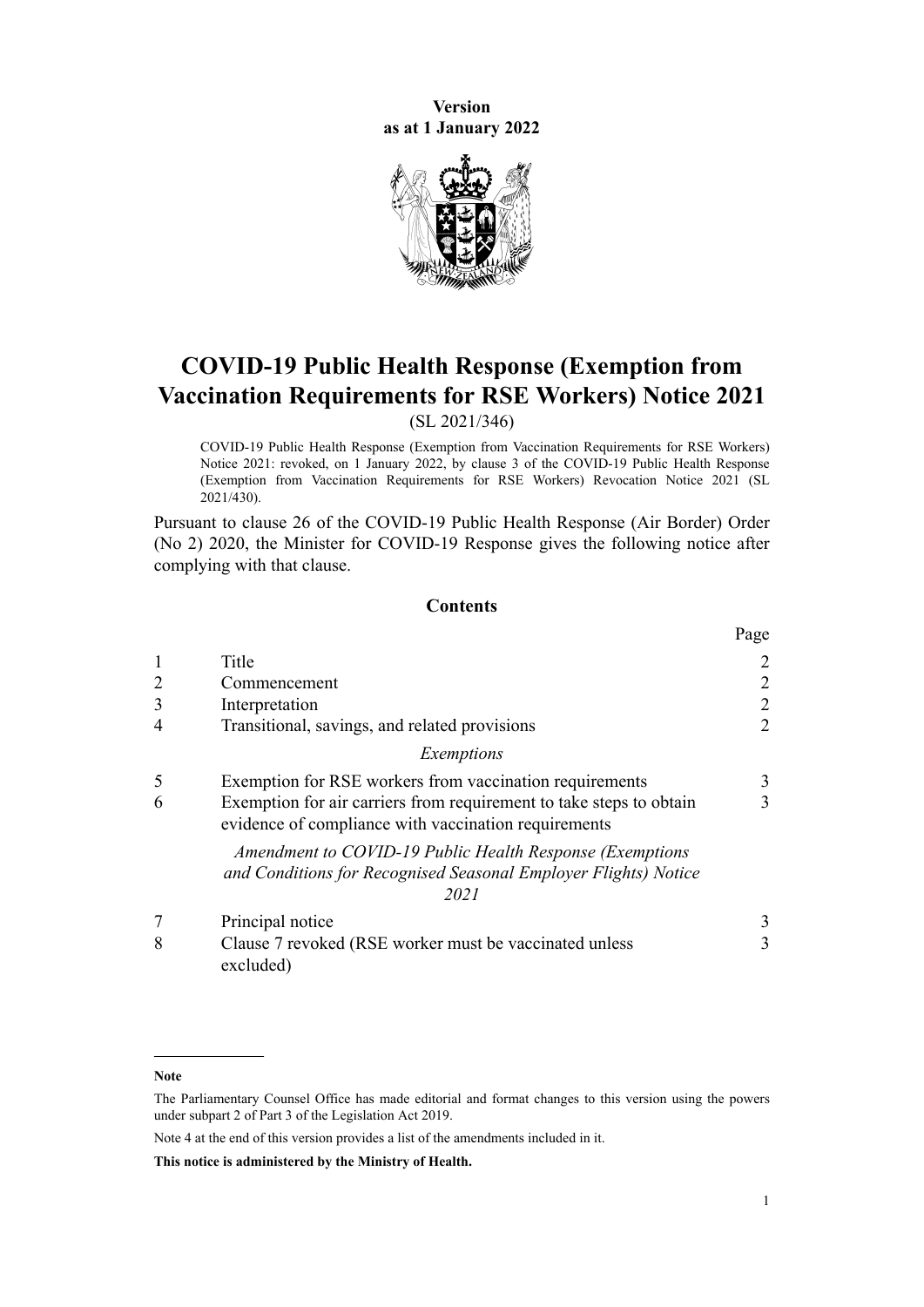## <span id="page-1-0"></span>**[Schedule 1](#page-3-0) [Transitional, savings, and related provisions](#page-3-0)**

## **Notice**

#### **1 Title**

This notice is the COVID-19 Public Health Response (Exemption from Vaccination Requirements for RSE Workers) Notice 2021.

## **2 Commencement**

This notice comes into force at 11.59 pm on 3 November 2021.

## **3 Interpretation**

In this notice, unless the context otherwise requires,—

**Air Border Order** means the [COVID-19 Public Health Response \(Air Border\)](http://legislation.govt.nz/pdflink.aspx?id=LMS403345) [Order \(No 2\) 2020](http://legislation.govt.nz/pdflink.aspx?id=LMS403345)

**RSE** or **Recognised Seasonal Employer** has the meaning given by provision WH1.5 of the Recognised Seasonal Employer (RSE) Instructions, meaning those immigration instructions certified under [section 22](http://legislation.govt.nz/pdflink.aspx?id=DLM1440613) of the Immigration Act 2009

**RSE place** means any of the following countries:

- (a) Samoa:
- (b) Solomon Islands:
- (c) Tonga:
- (d) Vanuatu

**RSE worker** means a person who—

- (a) is an employee of a Recognised Seasonal Employer; and
- (b) is ordinarily resident in an RSE place; and
- (c) holds an RSE limited visa granted—
	- (i) in accordance with provision WH1.15 of the Recognised Seasonal Employer (RSE) Instructions, and provision H5.30.20 of the COVID-19 Support Restricted Temporary Entry Instructions, meaning those immigration instructions certified under [section 22](http://legislation.govt.nz/pdflink.aspx?id=DLM1440613) of the Immigration Act 2009; or
	- (ii) by special direction under that Act.

#### **4 Transitional, savings, and related provisions**

The transitional, savings, and related provisions set out in [Schedule 1](#page-3-0) have effect according to their terms.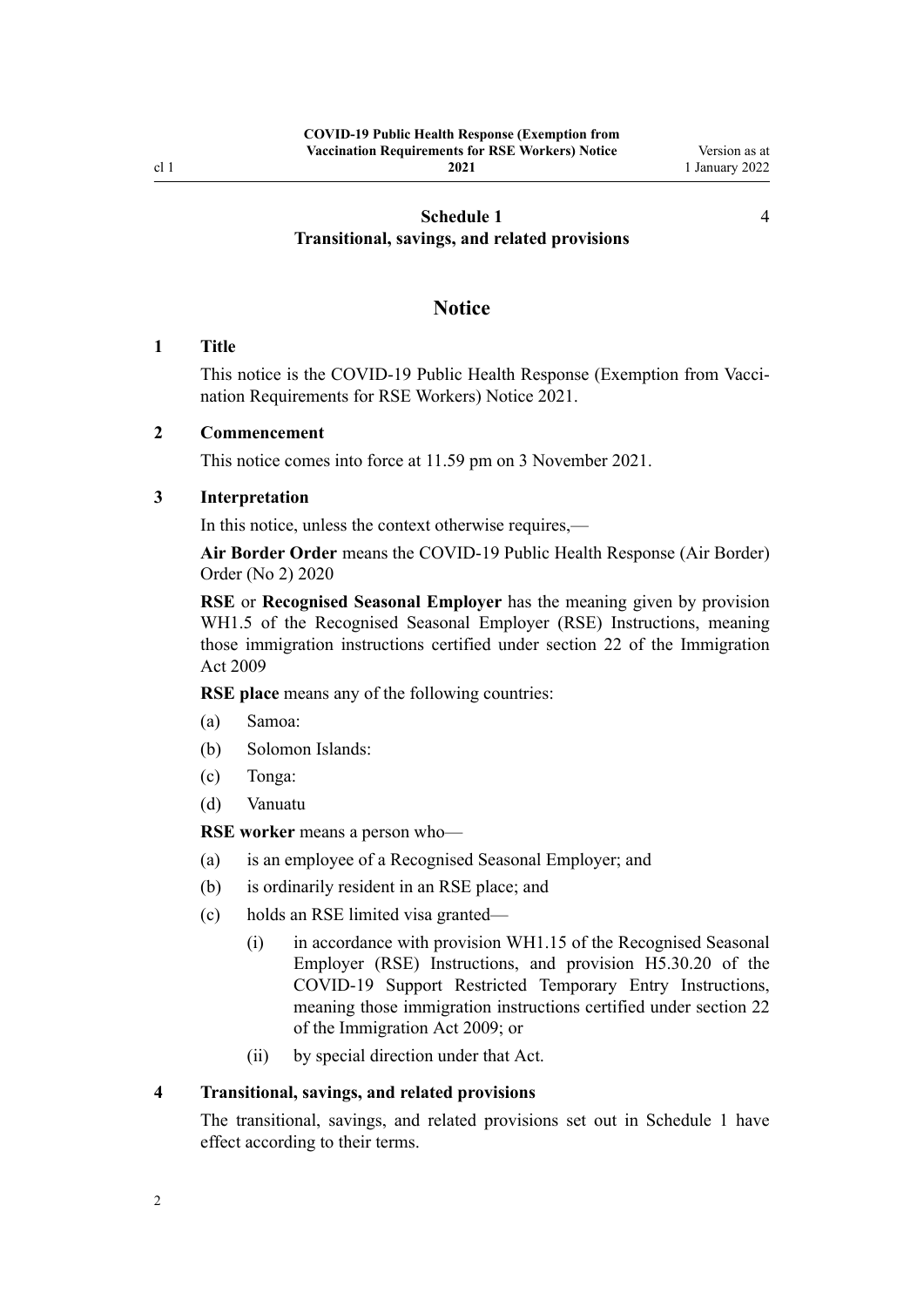#### *Exemptions*

## <span id="page-2-0"></span>**5 Exemption for RSE workers from vaccination requirements**

- (1) This clause applies to an RSE worker who arrives in New Zealand by air from the RSE place in which they are ordinarily resident.
- (2) The RSE worker is exempt from the requirement to comply with [clause 7E\(2\)](http://legislation.govt.nz/pdflink.aspx?id=LMS584076) of the Air Border Order.
- (3) The exemption is subject to the following conditions:
	- (a) the RSE worker has received at least 1 dose of a COVID-19 vaccine; and
	- (b) the RSE worker, on request, produces evidence to an authorised person that is sufficient to satisfy them that the RSE worker has complied with paragraph (a).
- (4) To avoid doubt, this clause does not limit the ability of an RSE worker to be an excepted person or an exempt person.
- (5) In this clause,—

**authorised person** means any of the persons listed in [clause 7E\(2\)\(b\)](http://legislation.govt.nz/pdflink.aspx?id=LMS584076) of the Air Border Order

**COVID-19 vaccine**, **excepted person**, and **exempt person** have the meanings given by [clause 7E\(5\)](http://legislation.govt.nz/pdflink.aspx?id=LMS584076) of the Air Border Order.

- **6 Exemption for air carriers from requirement to take steps to obtain evidence of compliance with vaccination requirements**
- (1) This clause applies to an air carrier if—
	- (a) the air carrier causes an aircraft to arrive in New Zealand; and
	- (b) the aircraft is carrying 1 or more RSE workers to whom clause 5 applies.
- (2) The air carrier is exempt from the requirement to comply with [clause 7F](http://legislation.govt.nz/pdflink.aspx?id=LMS584080) of the Air Border Order in relation to the RSE workers.
- (3) The exemption is subject to the condition that the air carrier has taken reason‐ able steps to ensure that each of the RSE workers has evidence of compliance with clause  $5(3)(a)$ .

*Amendment to COVID-19 Public Health Response (Exemptions and Conditions for Recognised Seasonal Employer Flights) Notice 2021*

## **7 Principal notice**

Clause 8 amends the [COVID-19 Public Health Response \(Exemptions and](http://legislation.govt.nz/pdflink.aspx?id=LMS548856) [Conditions for Recognised Seasonal Employer Flights\) Notice 2021.](http://legislation.govt.nz/pdflink.aspx?id=LMS548856)

**8 Clause 7 revoked (RSE worker must be vaccinated unless excluded)** Revoke [clause 7.](http://legislation.govt.nz/pdflink.aspx?id=LMS548893)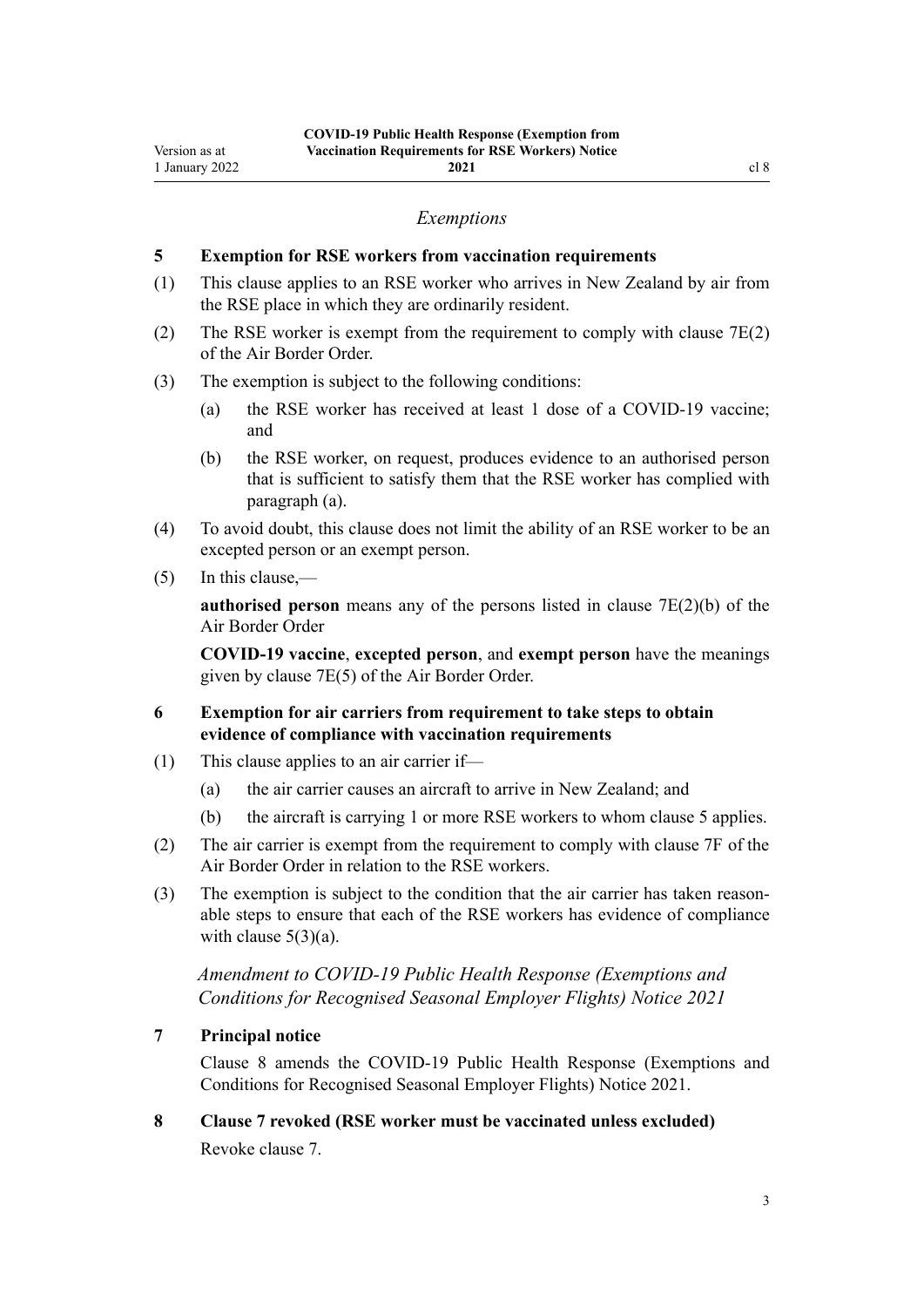<span id="page-3-0"></span>Schedule 1

**2021**

## **Schedule 1**

## **Transitional, savings, and related provisions**

[cl 4](#page-1-0)

## **Part 1**

## **Provision relating to this notice as made**

## **1 Notices applies in relation to flights that are scheduled to arrive after 11.59 pm on 3 November 2021**

- (1) This notice applies to RSE workers and air carriers whose flights are scheduled to arrive in New Zealand after 11.59 pm on 3 November 2021 New Zealand time.
- (2) If this notice applies to an RSE worker whose flight departs for New Zealand before 11.59 pm on 3 November 2021 New Zealand time, it applies to the RSE worker instead of [clause 7](http://legislation.govt.nz/pdflink.aspx?id=LMS548893) of the COVID-19 Public Health Response (Exemptions and Conditions for Recognised Seasonal Employer Flights) Notice 2021.

Dated at Wellington this 3rd day of November 2021.

Hon Chris Hipkins, Minister for COVID-19 Response.

## **Explanatory note**

*This note is not part of the notice, but is intended to indicate its general effect.*

This notice grants exemptions from [clauses 7E](http://legislation.govt.nz/pdflink.aspx?id=LMS584076) and [7F](http://legislation.govt.nz/pdflink.aspx?id=LMS584080) of the COVID-19 Public Health Response (Air Border) Order (No 2) 2020 (the **Air Border Order**), which relate to vaccination requirements for people arriving in New Zealand. This notice comes into force at 11.59 pm on 3 November 2021.

The exemption from [clause 7E](http://legislation.govt.nz/pdflink.aspx?id=LMS584076) of the Air Border Order applies to employees of Recognised Seasonal Employers (**RSE workers**) who arrive in New Zealand from Samoa, the Solomon Islands, Tonga, or Vanuatu. The exemption is subject to the con‐ ditions that each RSE worker—

- has received at least 1 dose of a COVID-19 vaccine; and
- provides evidence of compliance with that requirement on request.

The exemption enables RSE workers to travel to New Zealand who would otherwise fail to comply with the vaccination requirement in [clause 7E](http://legislation.govt.nz/pdflink.aspx?id=LMS584076) of the Air Border Order, either because they have not had all of the required doses of a COVID-19 vaccine or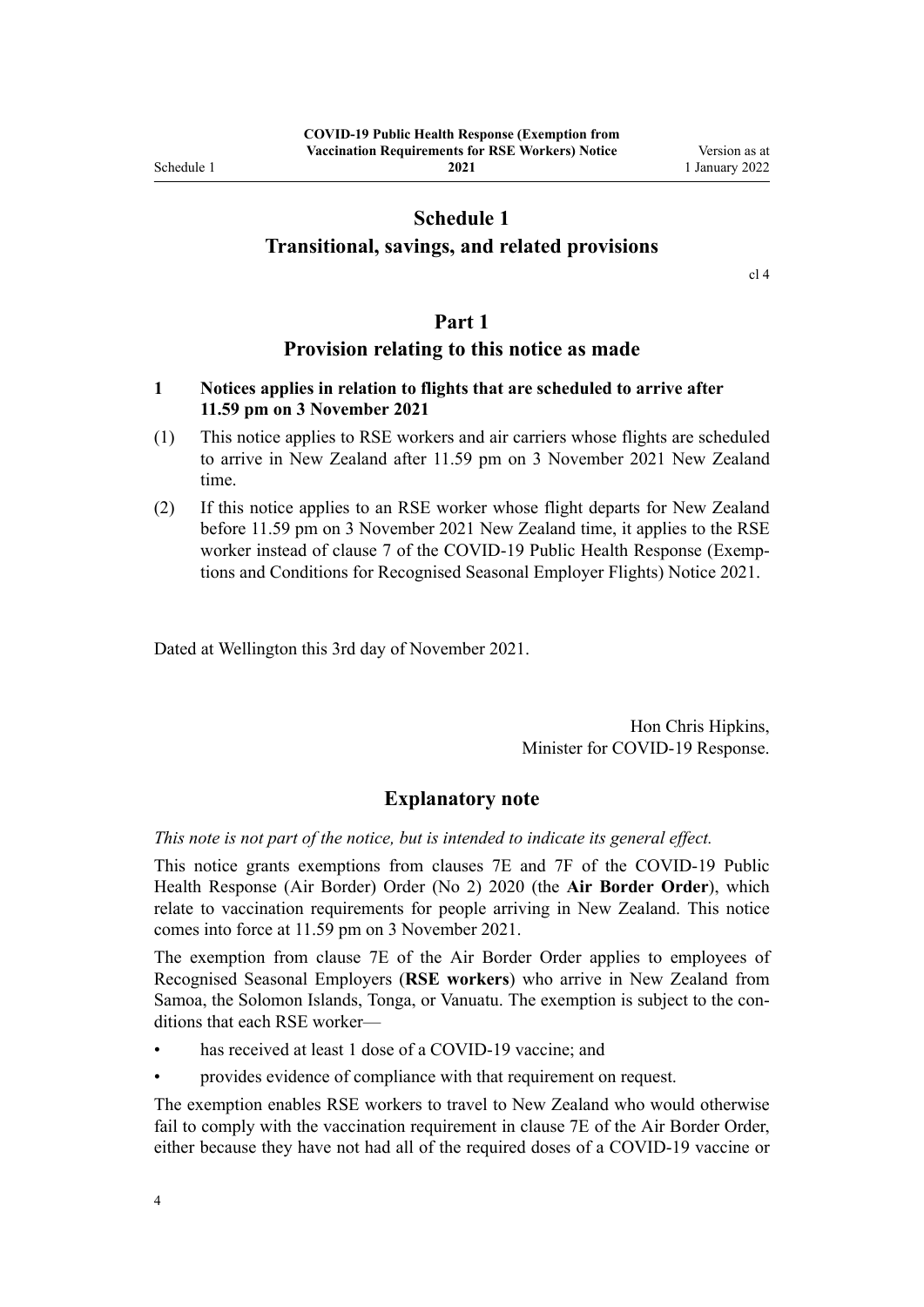because they did not complete their course of doses at least 14 days before beginning their journey to New Zealand.

The exemption from [clause 7F](http://legislation.govt.nz/pdflink.aspx?id=LMS584080) of the Air Border Order applies to air carriers that carry RSE workers to New Zealand. It enables air carriers to take reasonable steps to ensure that RSE workers have evidence of compliance with the vaccine requirement under this notice, rather than evidence of compliance with the vaccine requirement under [clause 7E](http://legislation.govt.nz/pdflink.aspx?id=LMS584076) of the Air Border Order (or evidence of being an excepted person or an exempt person under that clause).

Issued under the authority of the [Legislation Act 2019](http://legislation.govt.nz/pdflink.aspx?id=DLM7298104). Date of notification in *Gazette*: 3 November 2021.